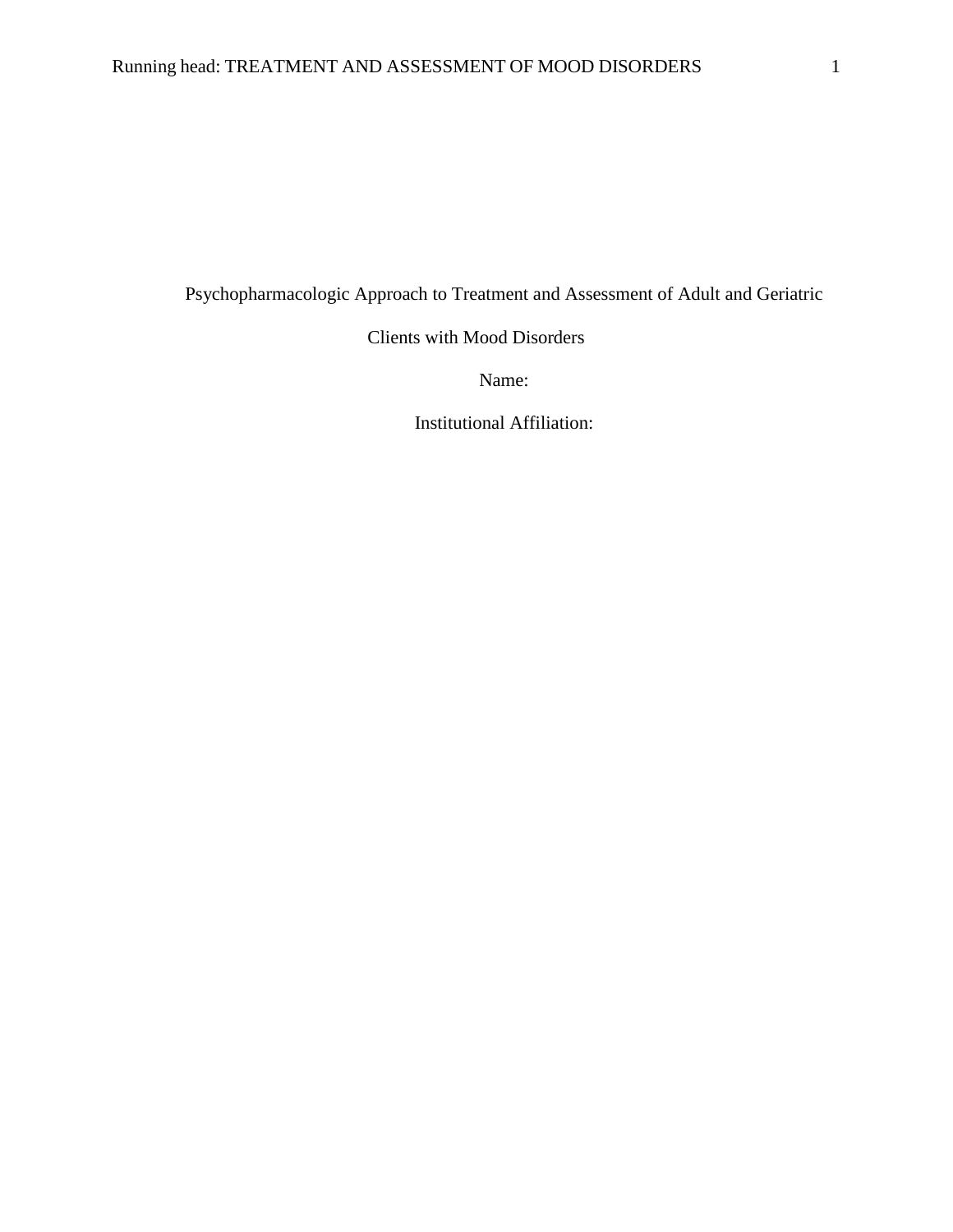#### Treatment of Depression

Treatment of depression is recommended based on the form of depression an individual has. Treatment involves a combination of self-help, psychotherapy, and medications. Venlafaxine whose brand name is Effexor is used to treat depression. It is an antidepressant drug and serves as a serotonin-norepinephrine reuptake inhibitor (SNRI). In an extended release, Effexor is used in the treatment of panic disorder, social anxiety disorder, and generalized anxiety disorder. SNRIs work by increasing the levels of norepinephrine and serotonin in the brain (Cox et al. 2014).

 Effexor is more effective than other antidepressants such as Zoloft and Wellbutrin, monoamine oxidase1 inhibitor such as Phenelzine and SNRIs such as Cymbalta which are used in the treatment of mood disorders such as depression. Effexor is thought to more effective than other medications used to treat depression because it acts on two brain chemicals unlike the rest of drugs which act on a single brain chemical. Effexor acts on the brain by increasing levels of epinephrine and serotonin. Other drugs which act on two important chemicals in the brain are the tricyclic group. However, they have many other side effects as opposed to Effexor (Cox et al. 2014).

 Medicines such as Zoloft have reduced side effects since they only act on serotonin. Such drugs are known as selective reuptake inhibitors (SSRIs). While SSRIs have reduced side effects, they are less effective than Effexor. Effexor was developed to have increased benefits by acting on serotonin and norepinephrine and have fewer side effects (Cox et al. 2014).

#### Argumentation with Antipsychotic

Augmenting an antidepressant with another drug involves looking for an agent which has a different mechanism of action from the first drug. Augmentation targets different brain functions to provide relief on the patient. Various drugs are used to argument antidepressants such as Buspirone, Antipsychotics, Mirtazapine, and Bupropion. Antipsychotics such as aripiprazole are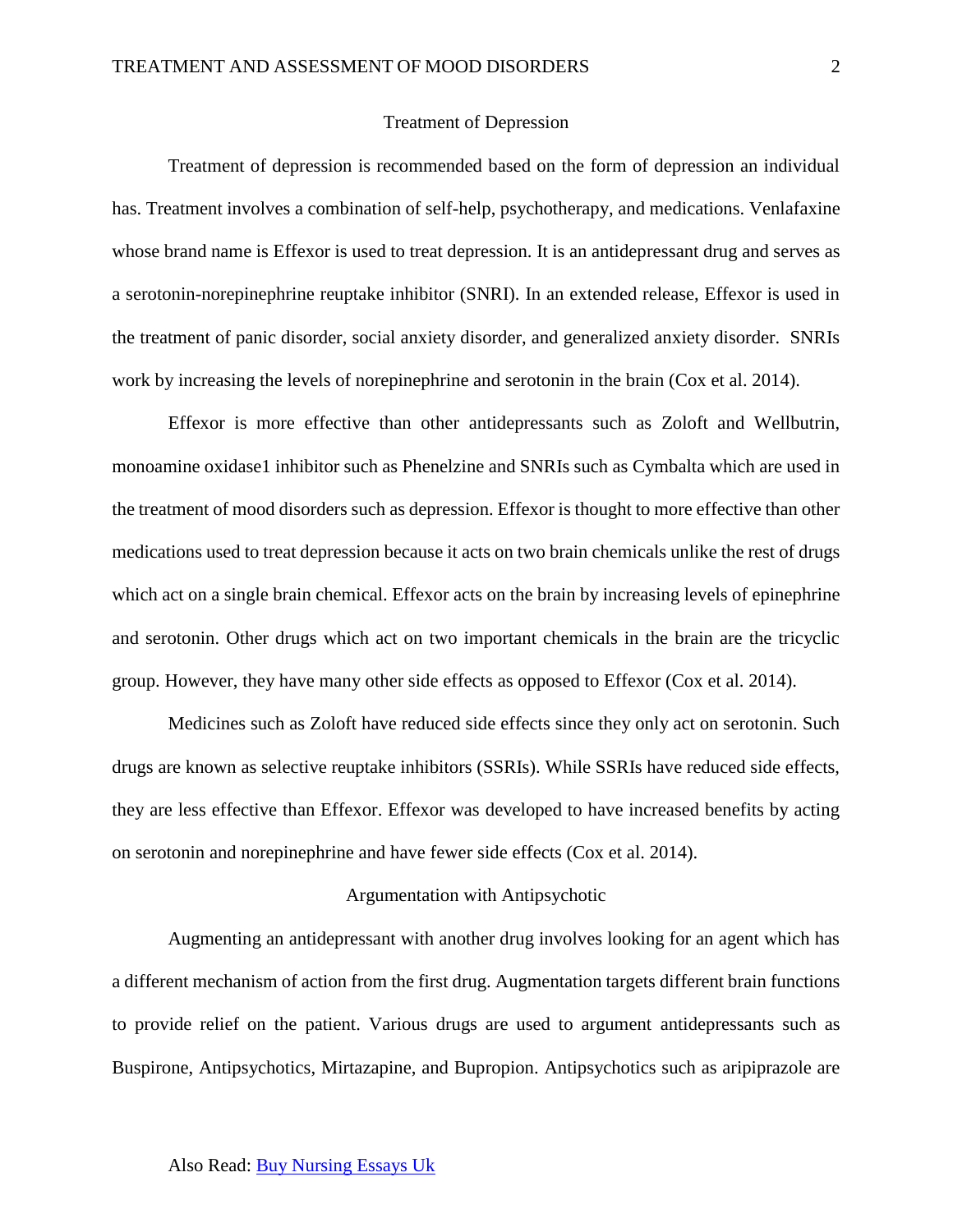effective as augmentation agents. However, atypical augmentation may not be a good choice because they are associated with weight gain, extrapyramidal symptoms such as restlessness, and muscle spasms and metabolic syndrome (Cox et al. 2014). Physicians should not prescribe atypical antipsychotic along with antidepressants to avoid relapse.

# Benefits of electroconvulsive therapy

Electroconvulsive therapy (ECT) is an important intervention for certain mental disorders. The ECT involves the transmission of electrical currents through the brain to initiate seizures. It is majorly used by patients who do not respond to talk therapy or medication. ECT is used in the treatment of schizophrenia, major depressive disorder, and bipolar disorder. According to a study by the Food and Drug Administration (FDA) about 78% of patients with mood disorders improved after ECT (Stripp, Jorgensen, & Olsen, 2018). The report also demonstrated that individuals treated with ECT have 60-70% remission rate. These statistics compare with those taking medications. It is believed that ECT is effective because it helps to regulate imbalance of chemical messenger system in the brain. However, ECT is associated with some side effects such as memory loss, nausea, confusion, and headache (Stripp, Jorgensen, & Olsen, 2018).

### Benefits Counselling Therapy

Talk therapy commonly known as psychotherapy is a critical treatment of depression. While psychotherapy on its own may not be able to manage severe depression, it can play a significant role when used along with other treatments such as medications. Studies show that therapy can be an important treatment approach for depression (Leaviss & Uttley, 2015). Psychotherapists combine counselling with depression medications to realize optimal patient outcomes. Talk therapy helps to relieve stress, helps to give the patient a new consciousness of life, and helps patients to learn how to handle the side effects associated with medications.